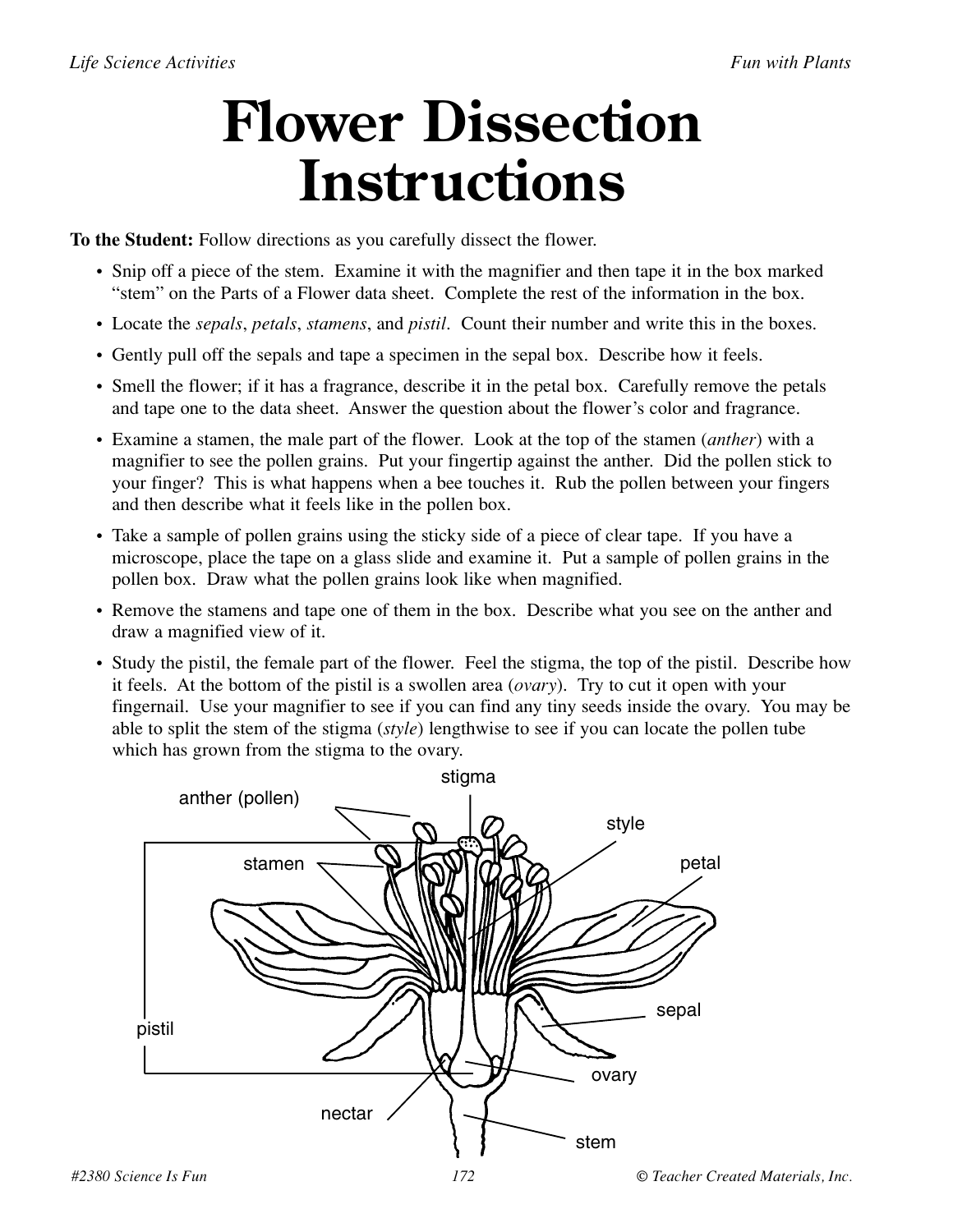*Life Science Activities Fun with Plants*

## **Parts of a Flower**

**To the Student:** Tape the parts of the flower in the correct boxes below and then complete the information.